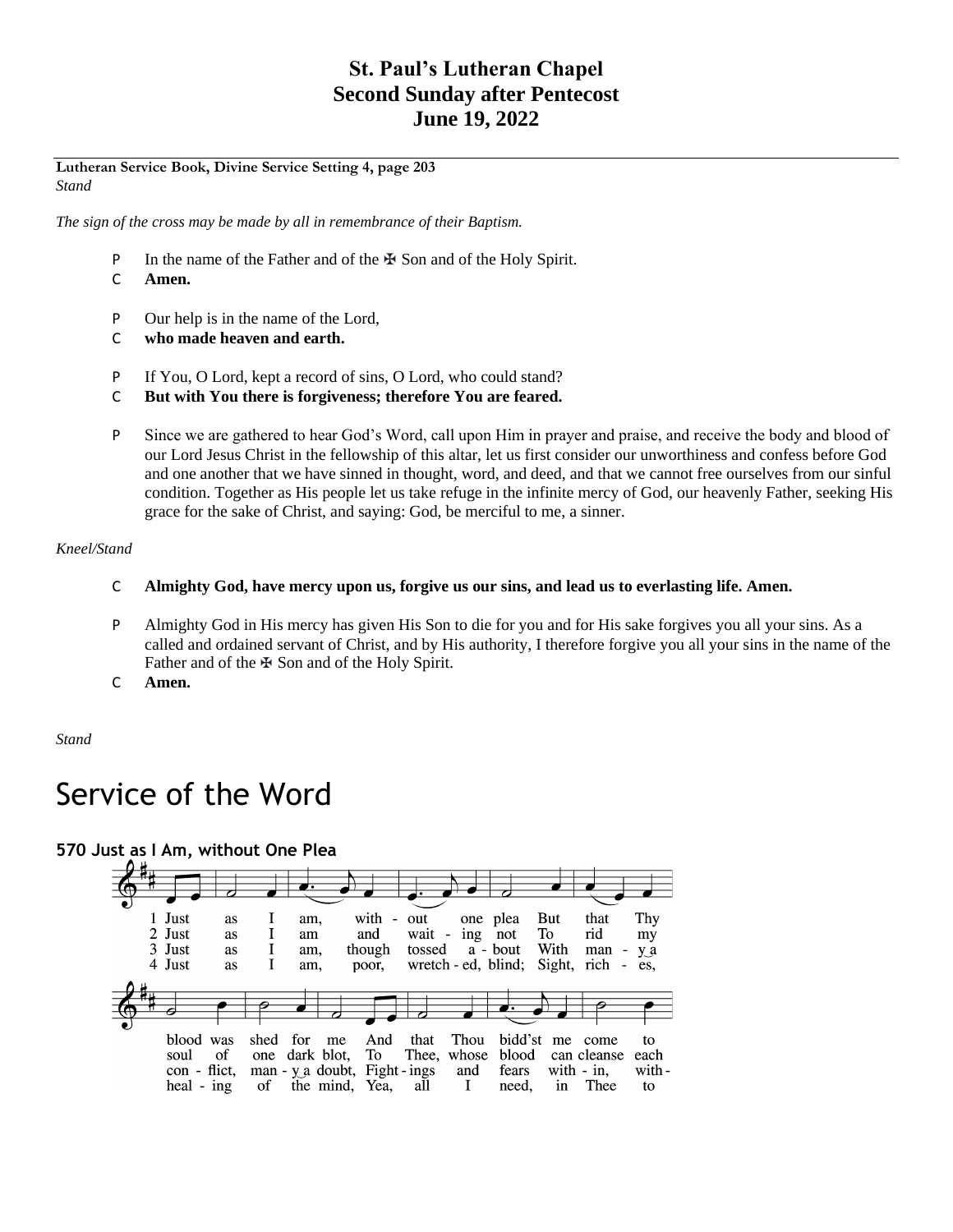

- 5 Just as I am, Thou wilt receive, Wilt welcome, pardon, cleanse, relieve; Because Thy promise I believe, O Lamb of God, I come, I come.
- 6 Just as I am; Thy love unknown Has broken ev'ry barrier down; Now to be Thine, yea, Thine alone, O Lamb of God, I come, I come. Text: Charlotte Elliott, 1789 –1871 Tune: William B. Bradbury, 1816 –68 Text and tune: Public domain

C **Lord, have mercy; Christ, have mercy; Lord, have mercy.**

#### **Gloria in Excelsis** *LSB 204*

- C **1 To God on high be glory And peace to all the earth; Goodwill from God in heaven Proclaimed at Jesus' birth! We praise and bless You, Father; Your holy name, we sing — Our thanks for Your great glory, Lord God, our heav'nly King.**
	- **2 To You, O sole -begotten, The Father's Son, we pray; O Lamb of God, our Savior, You take our sins away. Have mercy on us, Jesus; Receive our heartfelt cry, Where You in pow'r are seated At God's right hand on high —**
- **3 For You alone are holy; You only are the Lord. Forever and forever, Be worshiped and adored; You with the Holy Spirit Alone are Lord Most High, In God the Father's glory. "Amen!" our glad reply.** Text: Stephen P. Starke

### **Salutation and Collect of the Day**

- P The Lord be with you.
- C **And also with you.**
- P Let us pray.

**Kyrie** *LSB 204*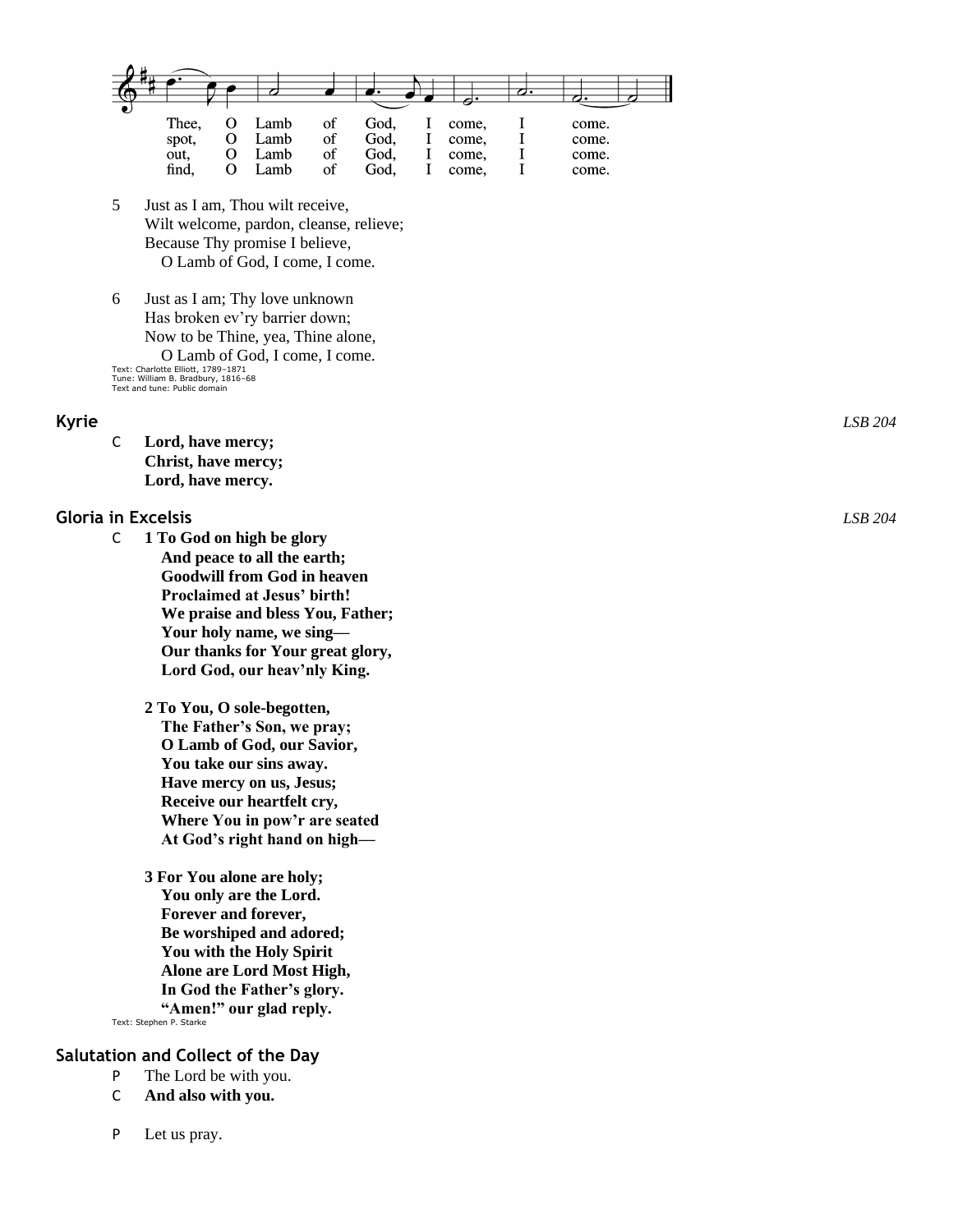O God, You have prepared for those who love You such good things as surpass our understanding. Cast out all sins and evil desires from us, and pour into our hearts Your Holy Spirit to guide us into all blessedness; through Jesus Christ, Your Son, our Lord, who lives and reigns with You and the Holy Spirit, one God, now and forever.

#### C **Amen.**

#### *Sit*

#### **Old Testament Reading** *Isaiah 65:1–9*

<sup>1</sup>I was ready to be sought by those who did not ask for me; I was ready to be found by those who did not seek me. I said, "Here am I, here am I," to a nation that was not called by my name. <sup>2</sup>I spread out my hands all the day to a rebellious people, who walk in a way that is not good, following their own devices; <sup>3</sup>a people who provoke me to my face continually, sacrificing in gardens and making offerings on bricks; <sup>4</sup>who sit in tombs, and spend the night in secret places; who eat pig's flesh, and broth of tainted meat is in their vessels; <sup>5</sup>who say, "Keep to yourself, do not come near me, for I am too holy for you." These are a smoke in my nostrils, a fire that burns all the day. <sup>6</sup>Behold, it is written before me: "I will not keep silent, but I will repay; I will indeed repay into their bosom <sup>7</sup>both your iniquities and your fathers' iniquities together, says the LORD; because they made offerings on the mountains and insulted me on the hills, I will measure into their bosom payment for their former deeds." <sup>8</sup>Thus says the LORD: "As the new wine is found in the cluster, and they say, 'Do not destroy it, for there is a blessing in it,' so I will do for my servants' sake, and not destroy them all. 9 I will bring forth offspring from Jacob, and from Judah possessors of my mountains; my chosen shall possess it,

and my servants shall dwell there."

A This is the Word of the Lord.

#### C **Thanks be to God.**

<sup>1</sup>O LORD, how many are my foes!\* Many are rising a- | gainst me; <sup>2</sup>many are saying of my soul,\* there is no salvation for | him in God.

**Psalm** *Psalm 3; antiphon: v. 8*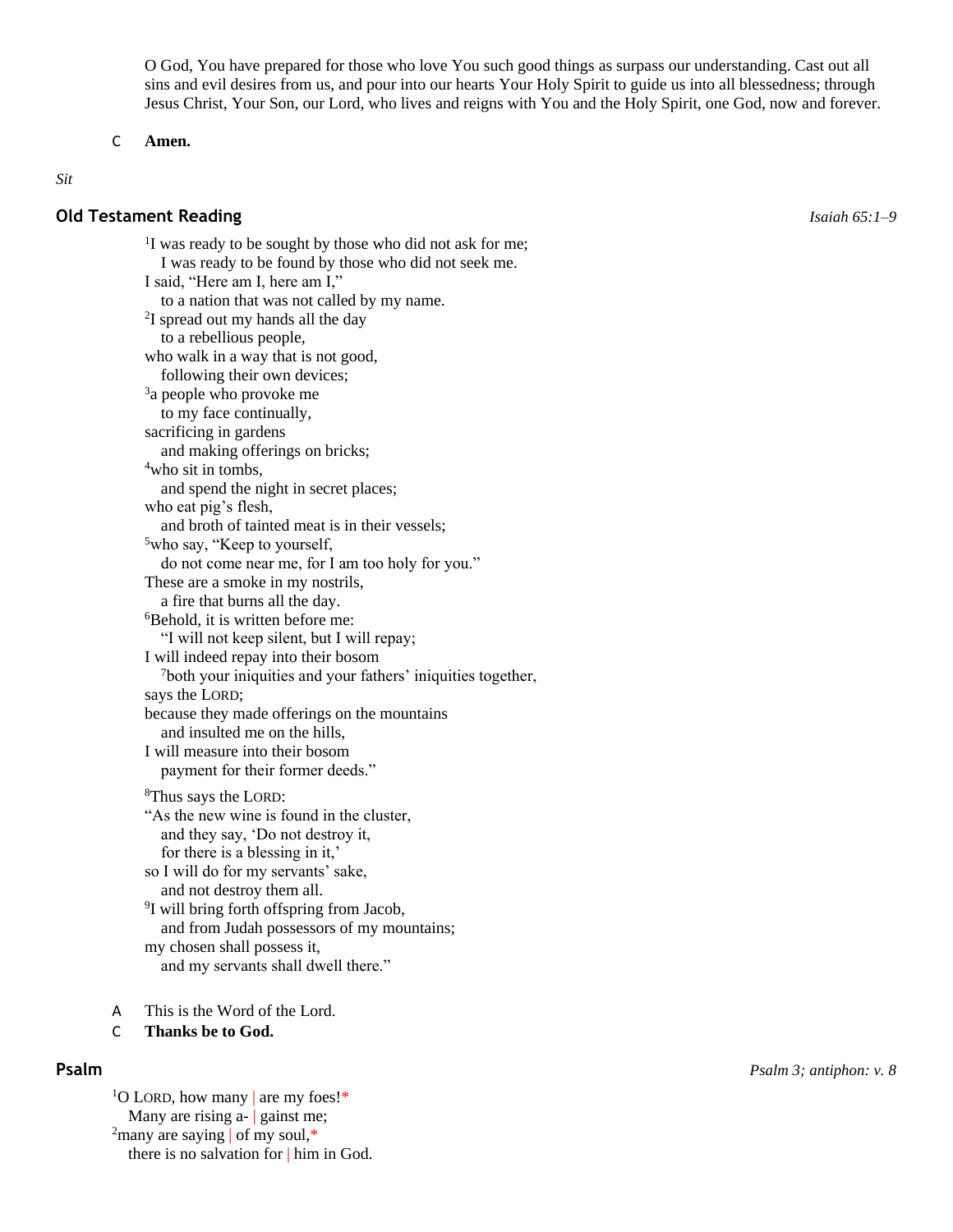$3$ But you, O LORD, are a shield a- | bout me, $*$ my glory, and the lifter | of my head. <sup>4</sup>I cried aloud | to the LORD,\* and he answered me from his | holy hill.

<sup>5</sup>I lay | down and slept;\* I woke again, for the LORD sus- | tained me. <sup>6</sup>I will not be afraid of many thousands of people\* who have set themselves against me | all around.

<sup>7</sup>Arise, O LORD! Save me, O my God! For you strike all my enemies on the cheek;\* you break the teeth of the | wicked.

<sup>8</sup>Salvation belongs | to the LORD;\* your blessing be on your | people!

#### **Glory be to the Father and | to the Son**\* **and to the Holy | Spirit; as it was in the be- | ginning,**\* **is now, and will be forever. | Amen.**

**Epistle** *Galatians 3:23—4:7*

 $^{23}$ Now before faith came, we were held captive under the law, imprisoned until the coming faith would be revealed. <sup>24</sup>So then, the law was our guardian until Christ came, in order that we might be justified by faith. <sup>25</sup>But now that faith has come, we are no longer under a guardian, <sup>26</sup>for in Christ Jesus you are all sons of God, through faith. <sup>27</sup>For as many of you as were baptized into Christ have put on Christ. <sup>28</sup>There is neither Jew nor Greek, there is neither slave nor free, there is neither male nor female, for you are all one in Christ Jesus. <sup>29</sup>And if you are Christ's, then you are Abraham's offspring, heirs according to promise.

<sup>1</sup>I mean that the heir, as long as he is a child, is no different from a slave, though he is the owner of everything, <sup>2</sup>but he is under guardians and managers until the date set by his father. <sup>3</sup>In the same way we also, when we were children, were enslaved to the elementary principles of the world. <sup>4</sup>But when the fullness of time had come, God sent forth his Son, born of woman, born under the law, <sup>5</sup> to redeem those who were under the law, so that we might receive adoption as sons. <sup>6</sup>And because you are sons, God has sent the Spirit of his Son into our hearts, crying, "Abba! Father!" <sup>7</sup>So you are no longer a slave, but a son, and if a son, then an heir through God.

- A This is the Word of the Lord.
- C **Thanks be to God.**

#### *Stand*

### **Alleluia and Verse**

- C **Alleluia, alleluia, alleluia.**
- C **These things are written that you may believe that Jesus is the Christ, the Son of God.**
- C **Alleluia, alleluia, alleluia.**

#### **Holy Gospel** *Luke 8:26–39*

- P The Holy Gospel according to St. Luke, the eighth chapter.
- C **Glory to You, O Lord.**

<sup>26</sup>Then they sailed to the country of the Gerasenes, which is opposite Galilee. <sup>27</sup>When Jesus had stepped out on land, there met him a man from the city who had demons. For a long time he had worn no clothes, and he had not lived in a house but among the tombs. <sup>28</sup>When he saw Jesus, he cried out and fell down before him and said with a loud voice, "What have you to do with me, Jesus, Son of the Most High God? I beg you, do not torment me." <sup>29</sup>For he had commanded the unclean spirit to come out of the man. (For many a time it had seized him. He was kept under guard and bound with chains and shackles, but he would break the bonds and be driven by the demon into the desert.) <sup>30</sup>Jesus then asked him, "What is your name?" And he said, "Legion," for many demons had entered him. <sup>31</sup>And they begged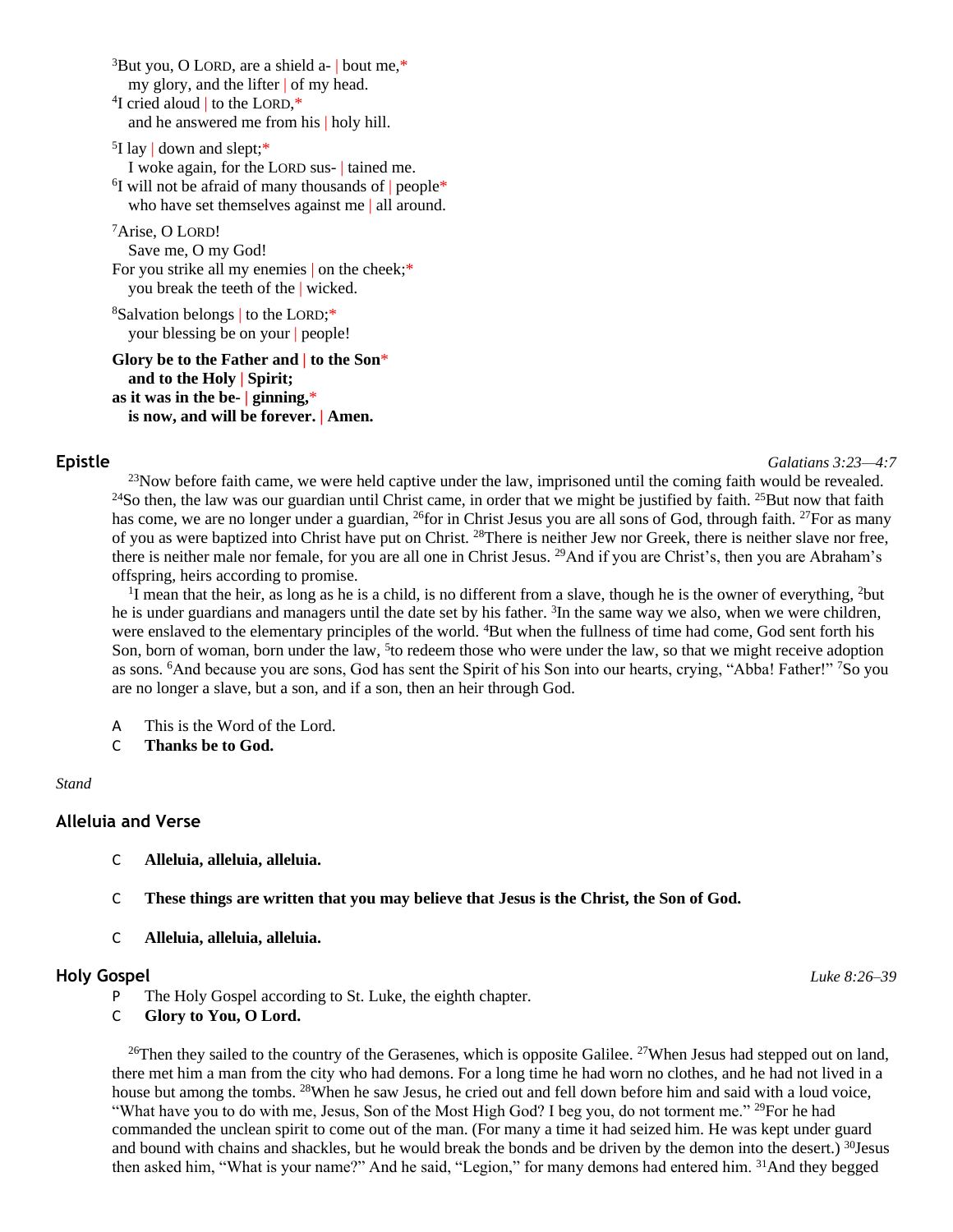him not to command them to depart into the abyss. <sup>32</sup>Now a large herd of pigs was feeding there on the hillside, and they begged him to let them enter these. So he gave them permission. <sup>33</sup>Then the demons came out of the man and entered the pigs, and the herd rushed down the steep bank into the lake and were drowned.

 $34$ When the herdsmen saw what had happened, they fled and told it in the city and in the country.  $35$ Then people went out to see what had happened, and they came to Jesus and found the man from whom the demons had gone, sitting at the feet of Jesus, clothed and in his right mind, and they were afraid. <sup>36</sup>And those who had seen it told them how the demon-possessed man had been healed. <sup>37</sup>Then all the people of the surrounding country of the Gerasenes asked him to depart from them, for they were seized with great fear. So he got into the boat and returned. <sup>38</sup>The man from whom the demons had gone begged that he might be with him, but Jesus sent him away, saying, <sup>39"</sup>Return to your home, and declare how much God has done for you." And he went away, proclaiming throughout the whole city how much Jesus had done for him.

P This is the Gospel of the Lord.

C **Praise to You, O Christ.**

#### **Nicene Creed**

C **I believe in one God,**

 **the Father Almighty, maker of heaven and earth and of all things visible and invisible.**

**And in one Lord Jesus Christ,**

 **the only-begotten Son of God, begotten of His Father before all worlds, God of God, Light of Light, very God of very God, begotten, not made, being of one substance with the Father, by whom all things were made; who for us men and for our salvation came down from heaven and was incarnate by the Holy Spirit of the virgin Mary and was made man; and was crucified also for us under Pontius Pilate. He suffered and was buried. And the third day He rose again according to the Scriptures and ascended into heaven and sits at the right hand of the Father. And He will come again with glory to judge both the living and the dead, whose kingdom will have no end.**

**And I believe in the Holy Spirit, the Lord and giver of life, who proceeds from the Father and the Son, who with the Father and the Son together is worshiped and glorified, who spoke by the prophets. And I believe in one holy Christian and apostolic Church, I acknowledge one Baptism for the remission of sins, and I look for the resurrection of the dead and the life** T **of the world to come. Amen.**

#### *Sit*

#### **825 Rise, Shine, You People**

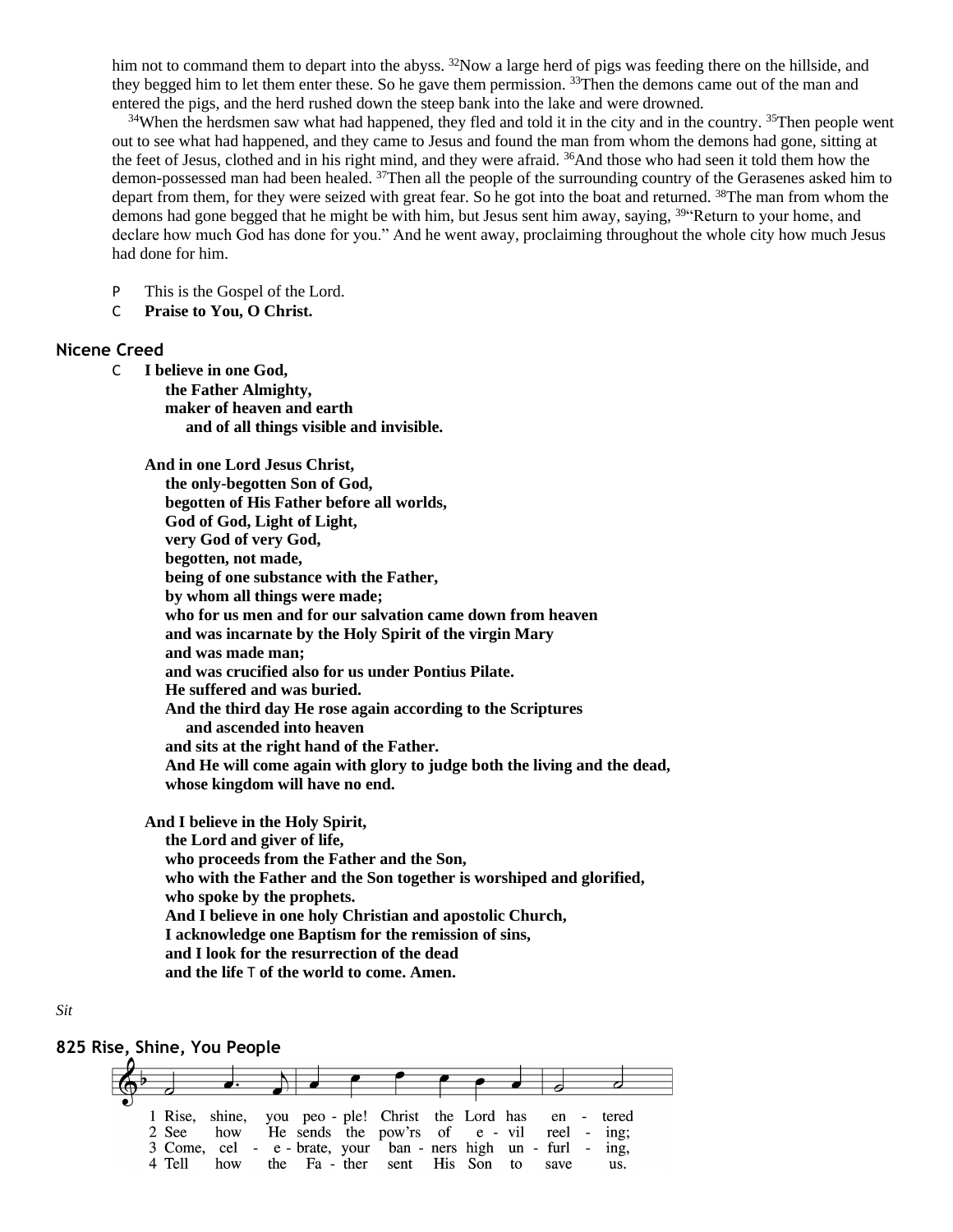

**Sermon "**He Spreads Out His Hands" – **Isaiah 65:1-9**

*Stand*

**Prayer of the Church**

# Service of the Sacrament

*Stand*

### **Preface** *LSB 208*

- P The Lord be with you.
- C **And also with you.**
- P Lift up your hearts.
- C **We lift them to the Lord.**
- P Let us give thanks to the Lord our God.
- C **It is right to give Him thanks and praise.**
- P It is truly good, right, and salutary that we should at all times and in all places give thanks to You, O Lord, holy Father, almighty and everlasting God, for the countless blessings You so freely bestow on us and all creation. Above all, we give thanks for Your boundless love shown to us when You sent Your only-begotten Son, Jesus Christ, into our flesh and laid on Him our sin, giving Him into death that we might not die eternally. Because He is now risen from the dead and lives and reigns to all eternity, all who believe in Him will overcome sin and death and will rise again to new life. Therefore with angels and archangels and with all the company of heaven we laud and magnify Your glorious name, evermore praising You and saying:

### **Sanctus** *LSB 208*

C **Holy, holy, holy Lord God of Sabaoth adored; Heav'n and earth with full acclaim shout the glory of Your name. Sing hosanna in the highest, sing hosanna to the Lord; Truly blest is He who comes in the name of the Lord!**

Text: Stephen P. Starke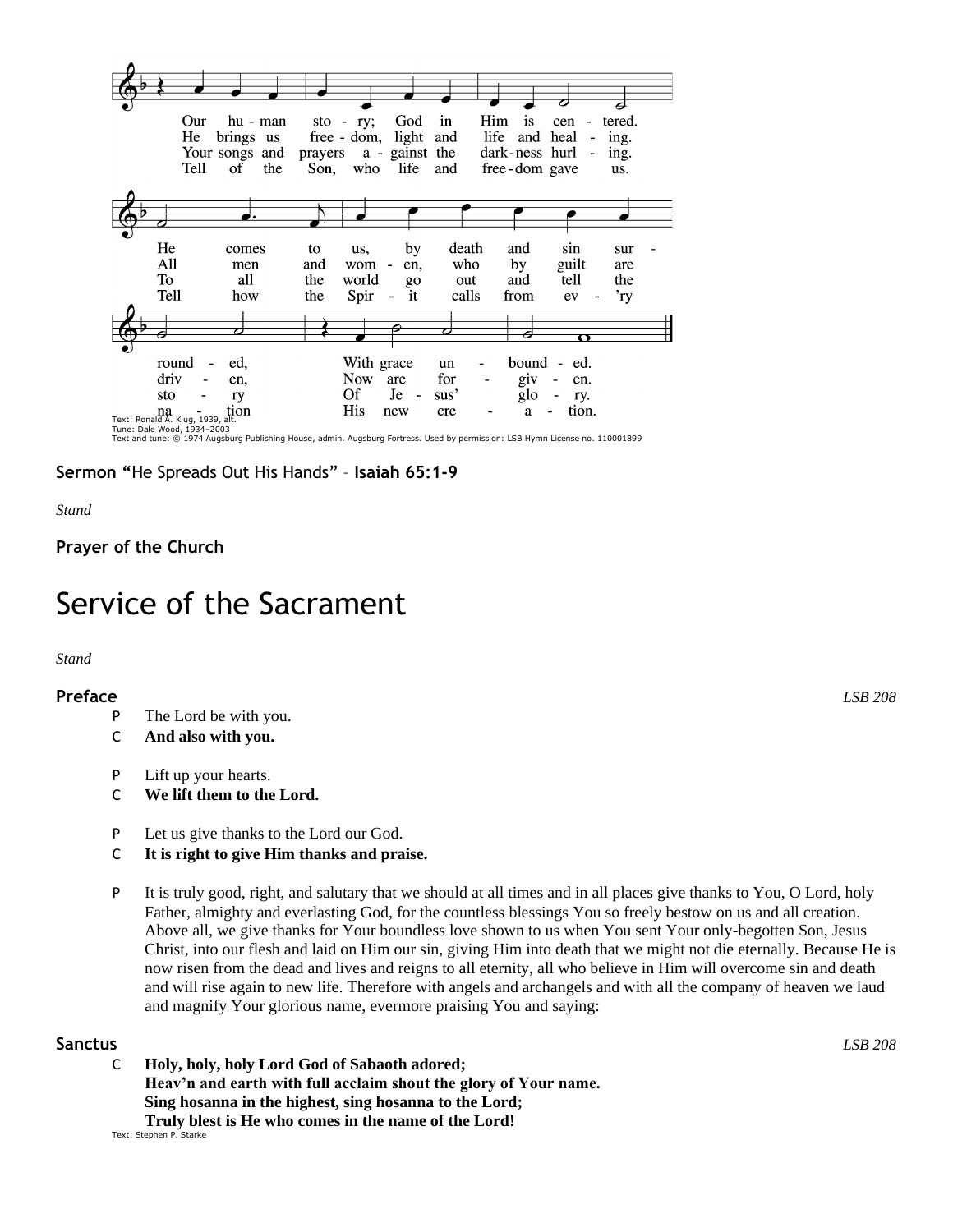#### **Prayer of Thanksgiving**

P Blessed are You, O Lord our God, king of all creation, for You have had mercy on us and given Your onlybegotten Son that whoever believes in Him should not perish but have eternal life.

In Your righteous judgment You condemned the sin of Adam and Eve, who ate the forbidden fruit, and You justly barred them and all their children from the tree of life. Yet, in Your great mercy, You promised salvation by a second Adam, Your Son, Jesus Christ, our Lord, and made His cross a life-giving tree for all who trust in Him.

We give You thanks for the redemption You have prepared for us through Jesus Christ. Grant us Your Holy Spirit that we may faithfully eat and drink of the fruits of His cross and receive the blessings of forgiveness, life, and salvation that come to us in His body and blood.

Hear us as we pray in His name and as He has taught us:

#### **Lord's Prayer**

C **Our Father who art in heaven, hallowed be Thy name, Thy kingdom come, Thy will be done on earth as it is in heaven; give us this day our daily bread; and forgive us our trespasses as we forgive those who trespass against us; and lead us not into temptation, but deliver us from evil. For Thine is the kingdom and the power and the glory forever and ever. Amen.**

### **The Words of Our Lord**

P Our Lord Jesus Christ, on the night when He was betrayed, took bread, and when He had given thanks, He broke it and gave it to the disciples and said: "Take, eat; this is  $My \oplus body$ , which is given for you. This do in remembrance of Me."

In the same way also He took the cup after supper, and when He had given thanks, He gave it to them, saying: "Drink of it, all of you; this cup is the new testament in My  $\oplus$  blood, which is shed for you for the forgiveness of sins. This do, as often as you drink it, in remembrance of Me."

#### **Pax Domini**

- P The peace of the Lord be with you always.
- C **Amen.**

### **Agnus Dei** *LSB 210*

- C **1 O Jesus Christ, true Lamb of God, You take the sin of the world away; O Jesus Christ, true Lamb of God, Have mercy on us, Lord, we pray.**
	- **2 O Jesus Christ, true Lamb of God, You take the sin of the world away; Have mercy on us, Jesus Christ, And grant us peace, O Lord, we pray.**

Text: Stephen P. Stark

*Sit*

### **Distribution**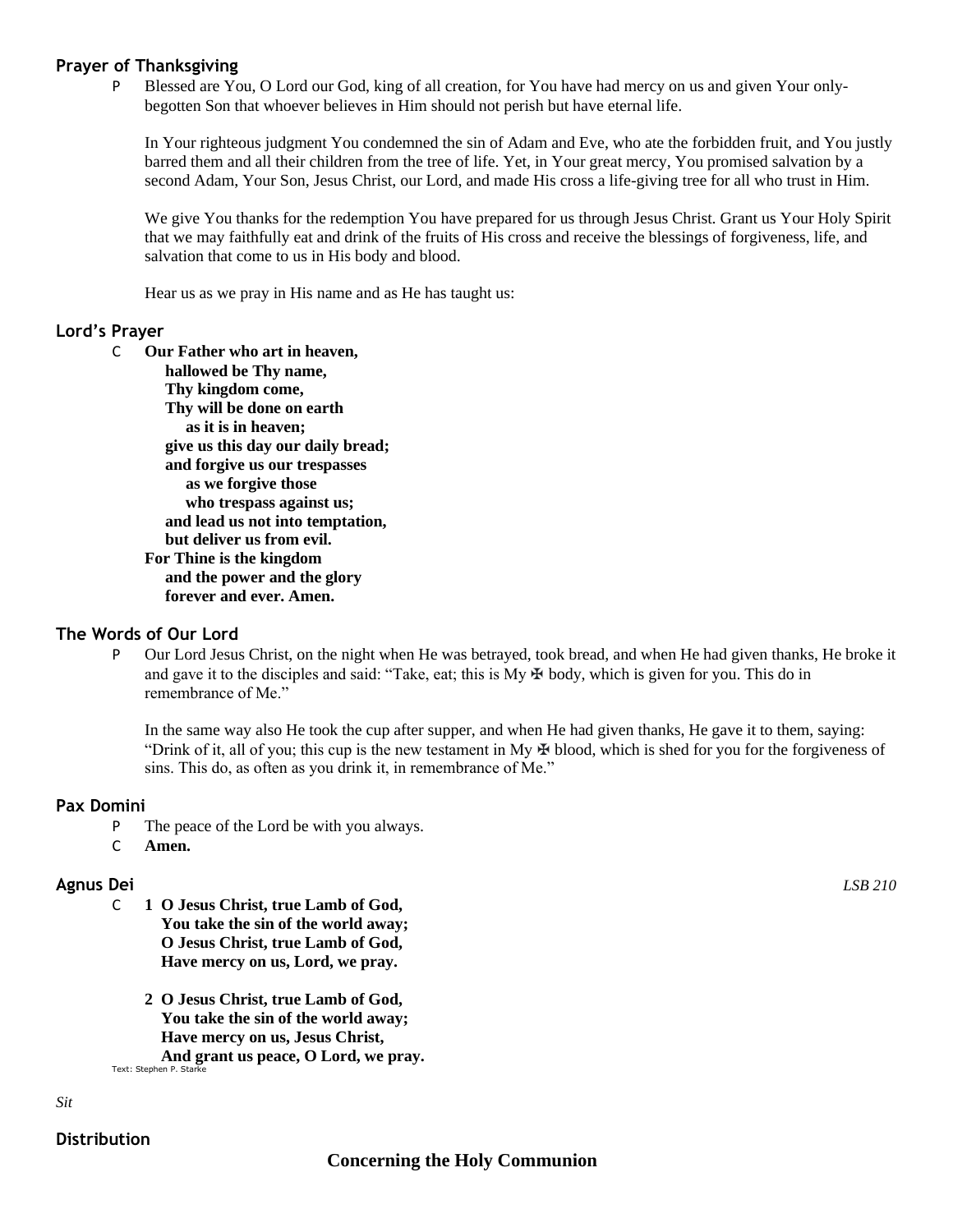We ordinarily offer the Lord's Supper only to those who are communicant members of a congregation of the Lutheran Church-Missouri Synod or of congregations which are part of a church body which is in altar or pulpit fellowship with the LCMS. The Scriptures teach that Holy Communion is to be a confession of a common faith (1 Cor. 10:17, Acts 2:42) and that those who are unprepared may even do themselves spiritual harm (1 Cor. 11:23-32). We do not hereby presume to question another's faith in Christ, but hold this historic position out of love for God's Word and in care for souls. Inviting all Christians to Communion would imply a oneness which does not yet exist but for which we must all pray. Even as we try to respect the practices of other Christian denominations so we ask others to respect our practice. Those who would like to discuss this practice at more length may make an appointment with our pastor to do so.

If you are unable to receive Holy Communion, but wish to receive a blessing, please feel free to come forward. Please stand with your hands behind your back to indicate that you would like a blessing.

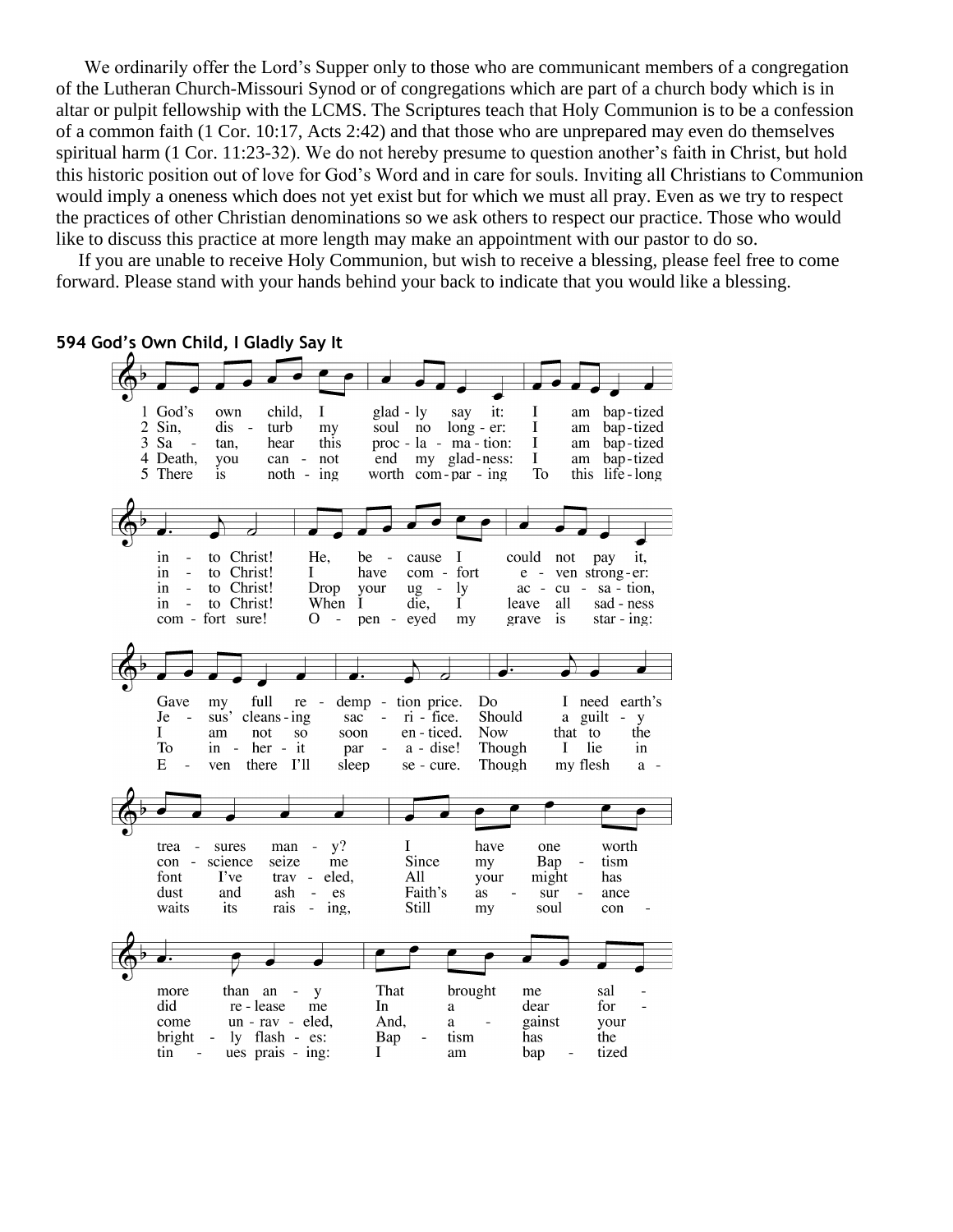

Text: Erdmann Neumeister, 1671–1756; tr. Robert E. Voelker, 1957<br>Tune: Johann Caspar Bachofen, 1695–1755, alt.<br>Text: © 1991 Robert E. Voelker. Used by permission: LSB Hymn License no. 110001899 Tune: Public domain



*Stand*

#### **Nunc Dimittis** *LSB 211*

C **1 O Lord, now let Your servant Depart in heav'nly peace, For I have seen the glory Of Your redeeming grace:**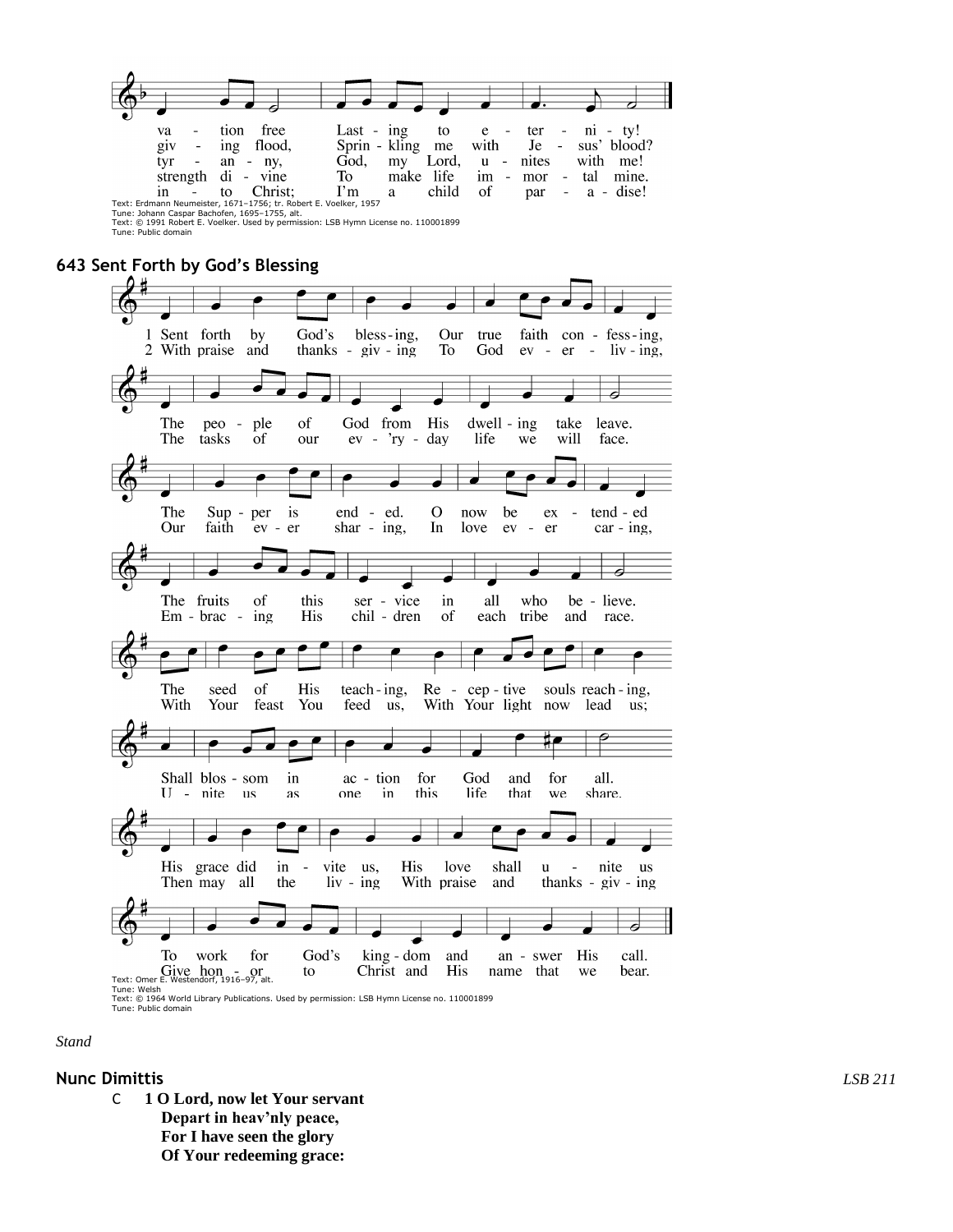**A light to lead the Gentiles Unto Your holy hill, The glory of Your people, Your chosen Israel.**

**2 All glory to the Father, All glory to the Son, All glory to the Spirit, Forever Three in One; For as in the beginning, Is now, shall ever be, God's triune name resounding Through all eternity.**

### **Post-Communion Collect**

A Let us pray.

We give thanks to You, almighty God, that You have refreshed us through this salutary gift, and we implore You that of Your mercy You would strengthen us through the same in faith toward You and in fervent love toward one another; through Jesus Christ, Your Son, our Lord, who lives and reigns with You and the Holy Spirit, one God, now and forever.

C **Amen.**

#### **Benedicamus** *LSB 212*

- A Let us bless the Lord.
- C **Thanks be to God.**

#### **Benediction**

- P The Lord bless you and keep you. The Lord make His face shine on you and be gracious to you. The Lord look upon you with favor and  $\mathbf{\Psi}$  give you peace.
- C **Amen.**

### **Acknowledgments**

Divine Service, Setting Four from Lutheran Service Book

Unless otherwise indicated, Scripture quotations are from the ESV® Bible (The Holy Bible, English Standard Version®), copyright © 2001 by Crossway, a publishing ministry of Good News Publishers. Used by permission. All rights reserved.

Created by Lutheran Service Builder © 2022 Concordia Publishing House.

#### **Announcements**

**In our prayers** we pray for Evelyn Waterman who is dealing with chronic illness. Donna Heilman who is undergoing treatments for cancer. Wiliam "Bill" McPhee, grandfather of Patrick Streit. Bill has contracted Covid and other health issues.

### **Upcoming Events!**

### **Service Times**

- Sunday at 9:00 AM
- The YouTube livestream will continue on Sunday mornings at 9:00 AM.

We will continue to live stream the service at 9:00 AM Sundays, via our YouTube page. Bulletins will be emailed to you, and, are on our website https://stpaulic.com/